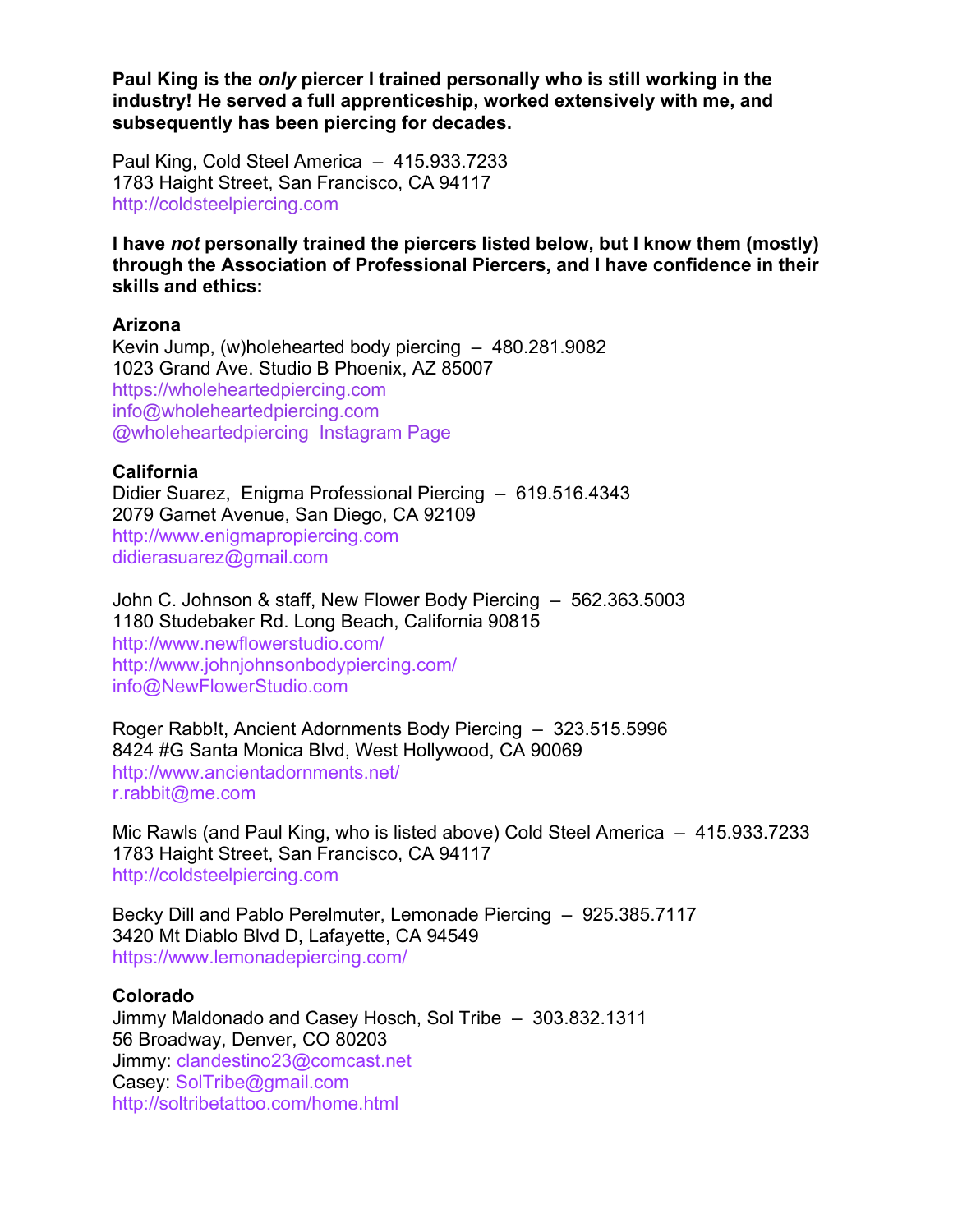# **Florida**

The staff at Body Piercing By Bink – 850.681.0060 1733-B North Monroe Street, Tallahassee, FL 32303 http://bodypiercingbybink.com/

Shorty and Monica at Shorty's Fine Jewelry and Piercings – 5613458497 931 1/2 Belvedere Rd, West Palm Beach, FL 33405 www.PiercingsByShorty.com Shorty@theshorty.com

# **Georgia**

Bethra Szumski, Virtue and Vice – 404.315.6925 2261 Cheshire Bridge Road, Atlanta, GA 30324 http://virtueandvice.com/ and Pain and Wonder – 706.208.9588 285 West Washington Street, Athens, GA 30601 http://painandwonder.com/ Bethra worked with me for a time to polish her skills. She did not serve a complete

apprenticeship, but she is a piercer I hold in the highest regard and recommend with great confidence.

### **Louisiana**

Monique Escamilla: moniquepierces@gmail.com

Carmela Bustamante, DiamondEyez – 504.493.0281 813 Toulouse Street, New Orleans, LA 70112 http://www.diamondeyezpiercing.com/ piercingsbyvicious@gmail.com

# **Maryland**

James Weber, Infinite Body Piercing, Inc. – 443.449.7438 807 N. Howard St, Baltimore, MD 21201 http://www.infinitebody.com/

# **Massachusetts**

Cale DeFrancesco, Oleander Piercing – 508.762.9960 651 Chandler St, Worcester, MA 01602 https://www.oleanderpiercing.com/

Marc Williams, Piercing Emporium – 508.754.0564 400 Shrewsbury St., Worcester, MA 01604 yourholepuncher@gmail.com (Recommended for VCH and other hood piercings, but not triangle.) piercingemporium.com

Dorian McCarran, Doorway Beyond Piercing Studio – 508.807.4956 4 Broad St., Bridgewater, MA 02324 (for VCH piercings, but not tri http://www.doorwaybeyond.com (Recommended for VCH and other hood piercings, but not triangle.) doorwaybeyondpiercing@gmail.com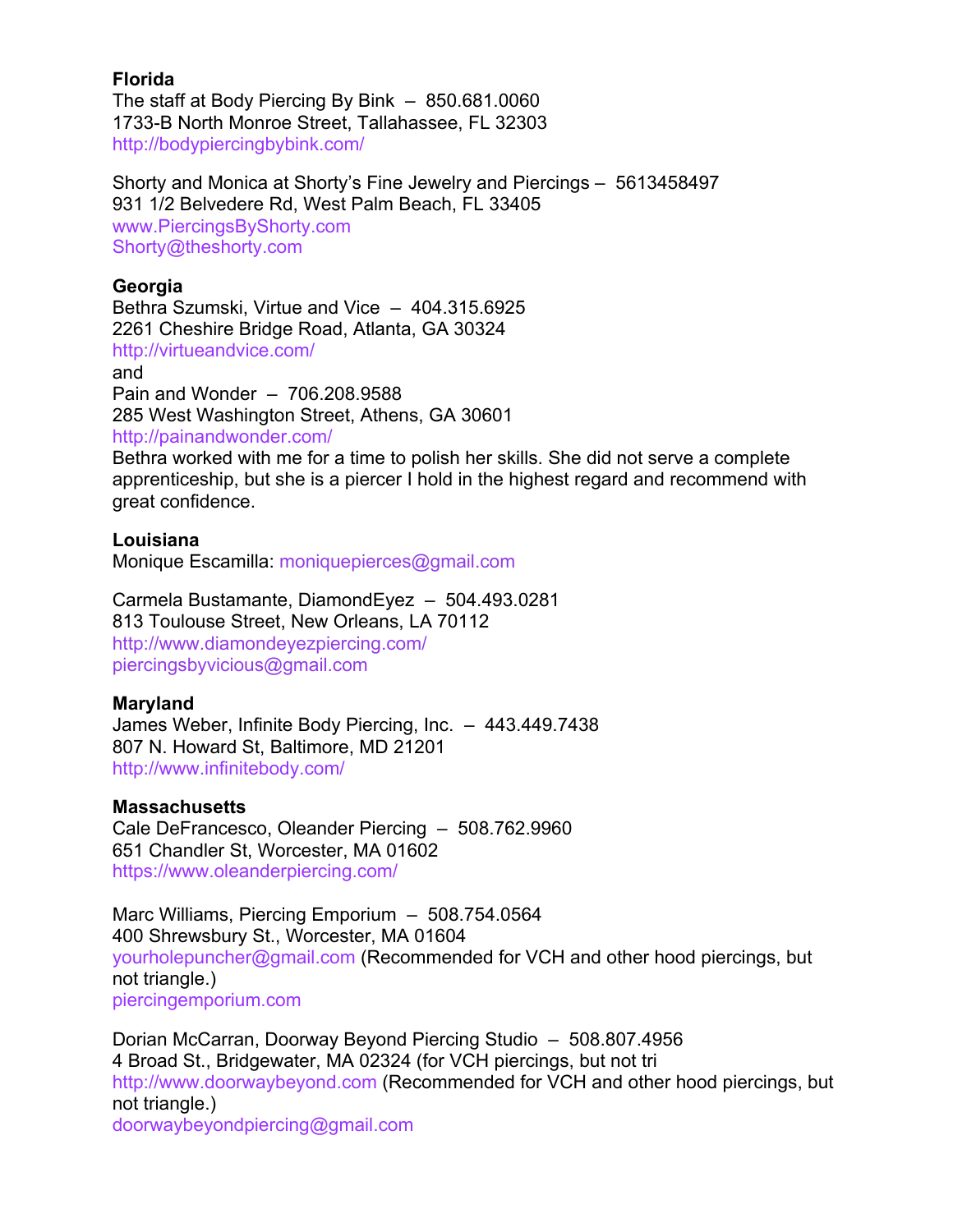## **Michigan**

Rich Hartwick, Iconic Tattoo and Piercing – 313.818.0078 (By appointment) We have worked very closely together for decades. He is a piercer I hold in the highest regard and recommend with the utmost confidence. Iconic Tattoo & Piercing: 3401 Cass Ave., Chinatown/Detroit, MI 48201 http://www.iconictattoodetroit.com/ piercer.rich@gmail.com Instagram: @piercer\_rich

Jef Saunders, Gamma Piercing – 734.436.4765 1214 South University Avenue, Ann Arbor, MI, 48104 https://gammapiercing.com/ (Jef is a contributor to the second edition of The Piercing Bible, and is named right on the cover!)

Tiffany Diamond, DV8 Body Art – 248.363.8882 1531 Union Lake Rd., Commerce, MI 48382 dv8piercing@gmail.com dv8bodyart.com

### **Missouri**

Clay Wanstrath, Supernatural Body Piercing – 816.561.1802 1624B Westport Road, Kansas City, MO 64111 Supernatural Body Piercing info@supernaturalbodypiercing.com

#### **Nevada**

Lani Soleil, La Linea Body Art – 702.405.8061 1331 S. Commerce St. Las Vegas, NV 89102 lalineabodyart.com lalineabodyart@gmail.com

Lani is one of the newest addition to my referrals list. If you have any feedback about experiences with her, please use the contact form to let me know!

#### **New Hampshire**

Ryan Ouellette, Precision Body Arts – 603.889.5788 3 Elm Street, Nashua, NH 03060 (new location 2015) precisionbodyarts.com ryanpba@hotmail.com

#### **New Jersey**

Luis Garcia, 12oz Studios – 856.742.1234 300 Crescent Blvd, Brooklawn, NJ 08030 https://www.youtube.com/user/bodmodkub bodmodkub@gmail.com

#### **New Mexico**

Noah Babcock, Evolution Body Piercing – 505.255.4567 4517 Central NE, Albuquerque, NM 87108 www.evolutionpiercing.com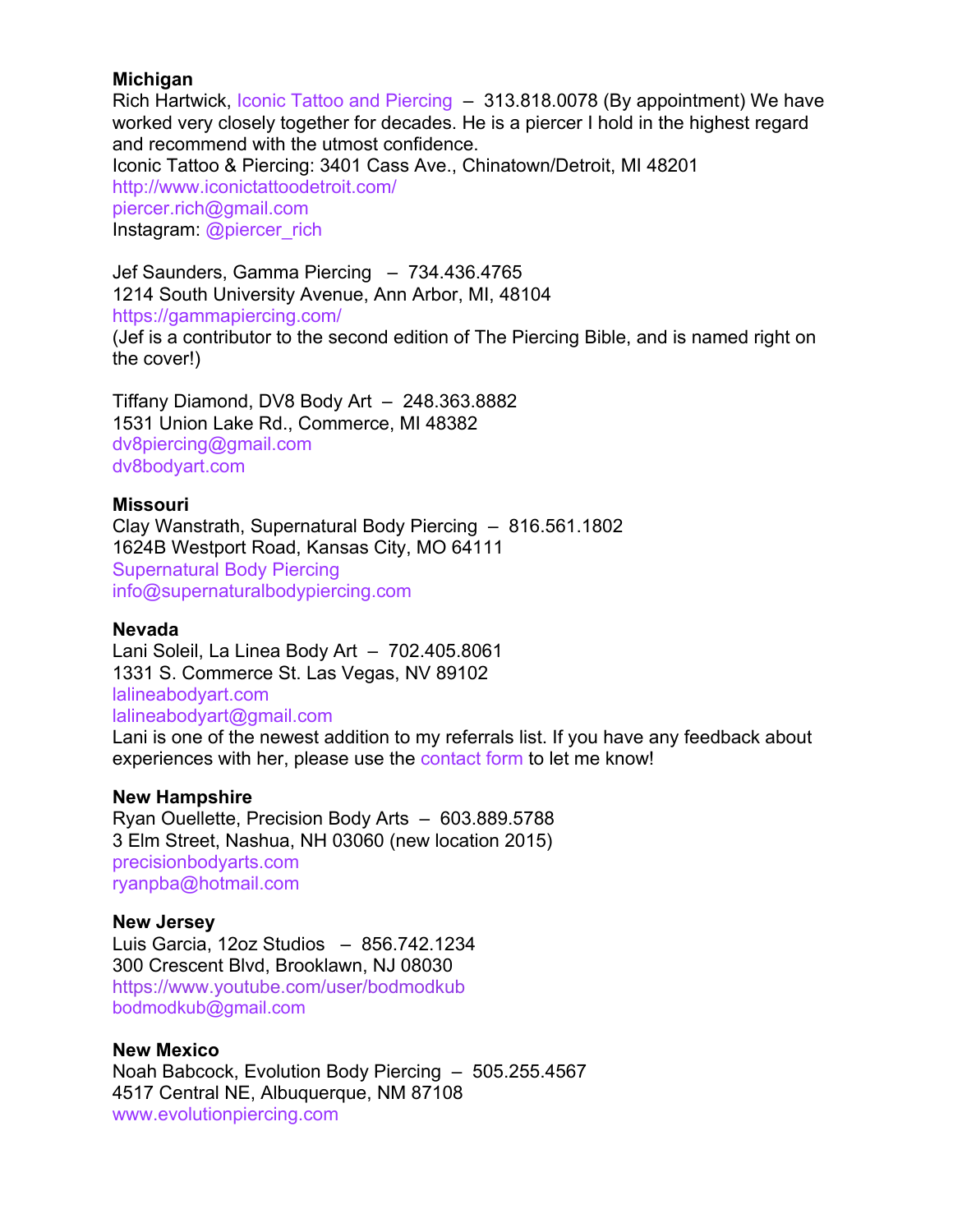**New York** Michael Kaspa at Amulet Arts – 631.207.4653 26 East Main Street, Patchogue, New York 11772 www.amuletartsny.com amuletartsny@gmail.com

Paul Rainer at Bound For Glory Tattoo – 347.695.7255 607 Forest Avenue, Staten Island, New York 10310 www.ipricku.com

### **Oklahoma**

Jason King at 23rd Street Body Piercing – 405.524.6824 411 N.W. 23rd Street, Oklahoma City, OK 73103 http://www.23rdstreetbodypiercing.com/ http://www.piercingbible.com/event/2018/06/elayne -angel-piercing-appointment-23rd-street-body-piercing-oklahoma-city-june-6-10-20

Carrie Okie, Positive Piercing & Fine Jewelry inside Sacred Soul Collective 1900 Linwood Blvd. Suite 100 Oklahoma City, 73106 http://www.piercingbible.com/event/2018/06/elayne-angel-piercing-appointment-23rdstreet-body-piercing-oklahoma-city-june-6-10-20 https://www.positivepiercing.com/ positivepiercingllc@gmail.com

### **Pennsylvania (A newer branch is in Baltimore MD. See Maryland section)**

Infinite Body Piercing, Inc. – 215.923.7335 626 South Fourth Street, Philadelphia, PA 19147 (not all piercers perform triangles) http://www.infinitebody.com/

# **South Carolina**

The staff at Immaculate Body Piercing – 803.799.2877 2009 Greene St., Ste.116, Columbia, SC 29205 (Limited genital work: VCH and labial piercings, and basic penis region piercings) www.immaculatepiercing.com

#### **Texas**

Byriah Dailey, Texas Tattoo Emporium (Downtown) – 713.807.7171 1540 Westheimer, Houston, TX 77006 https://www.facebook.com/Texas-Tattoo-Emporium-Inc-103125709117/ texastatoo11@gmail.com

Miro Hernandez and Aaron Pollack Dandyland Custom Tattoo and Body Piercing – (210) 432-5747 1620 Fredericksburg Road, San Antonio, TX 78201 dandylandtattoo@sbcglobal.net

# **Washington State**

Charlotte "Chuck" Elliott, Pierced Hearts Tattoo Parlor – 206.729.0200 5307 Roosevelt Way NE, Seattle, WA 98105 http://www.piercedheartstattooparlor.com/ piercedheartspiercer@yahoo.com